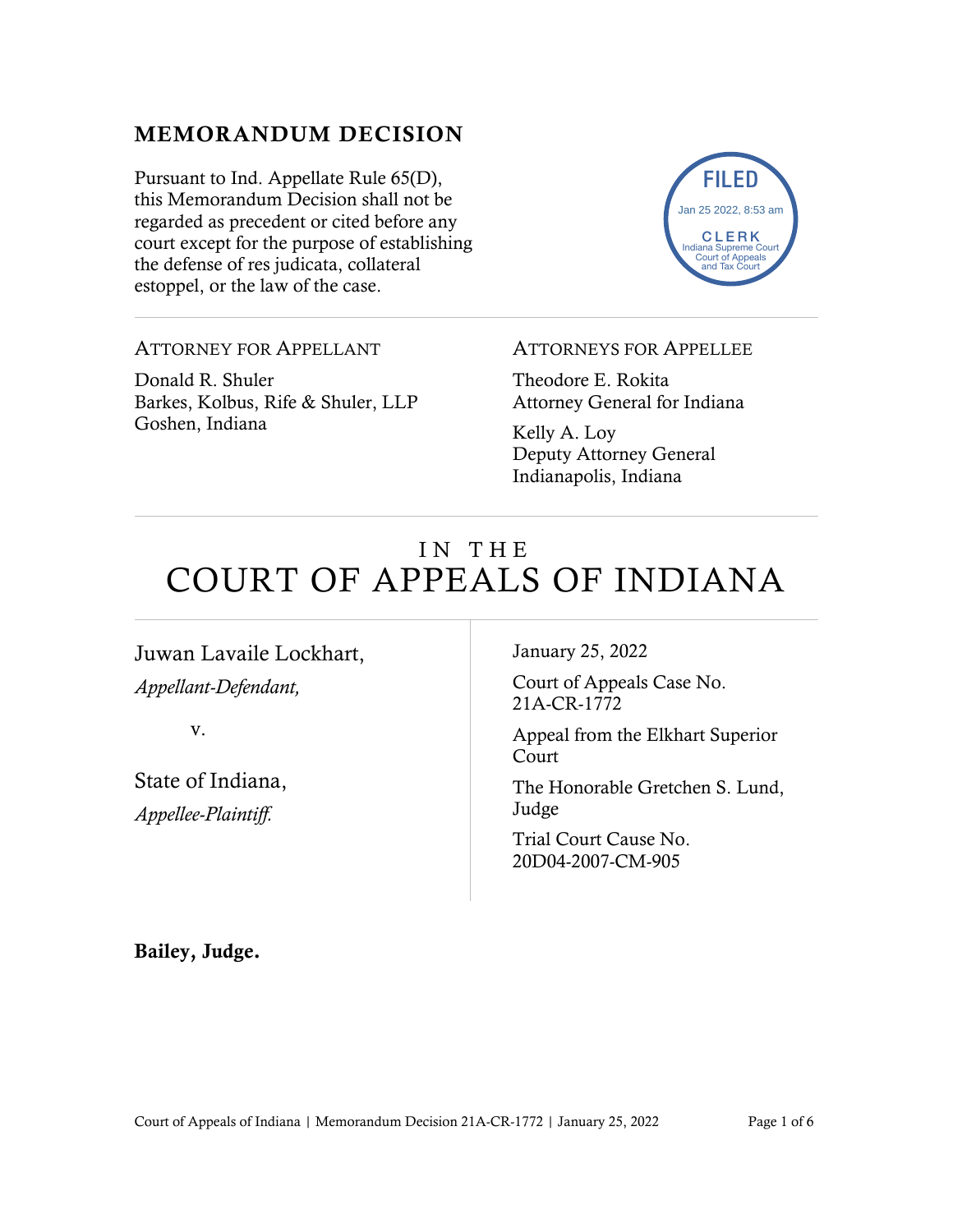### Case Summary

[1] Juwan Lockhart ("Lockhart") appeals his conviction for Battery, as a Class B misdemeanor.<sup>1</sup> Lockhart presents the issue of whether the trial court abused its discretion and violated Lockhart's Sixth Amendment right to the counsel of his choice by denying his request for a continuance on the morning of trial for the purpose of hiring private counsel. We affirm.

### Facts and Procedural History

- [2] On July 7, 2020, Lockhart was charged with Battery as a result of his conduct toward a co-worker. At the initial hearing held on August 24, 2020, the trial court appointed a public defender, Christopher Crawford ("Crawford"), to represent Lockhart. On November 18, 2020, the trial court conducted a telephonic hearing, at which the State, Lockhart, and Crawford appeared. Crawford advised the trial court that he had not had the opportunity to consult with Lockhart and requested a continuance to permit a conference, which was granted.
- [3] On December 30, 2020, the trial court conducted a hearing, at which time Crawford advised the trial court that he had spoken to Lockhart, but Crawford still needed to speak with Lockhart in person and watch the victim's video statement. Upon counsel's request that the trial be postponed to April or May

<sup>&</sup>lt;sup>1</sup> Ind. Code § 35-42-2-1(c)(1).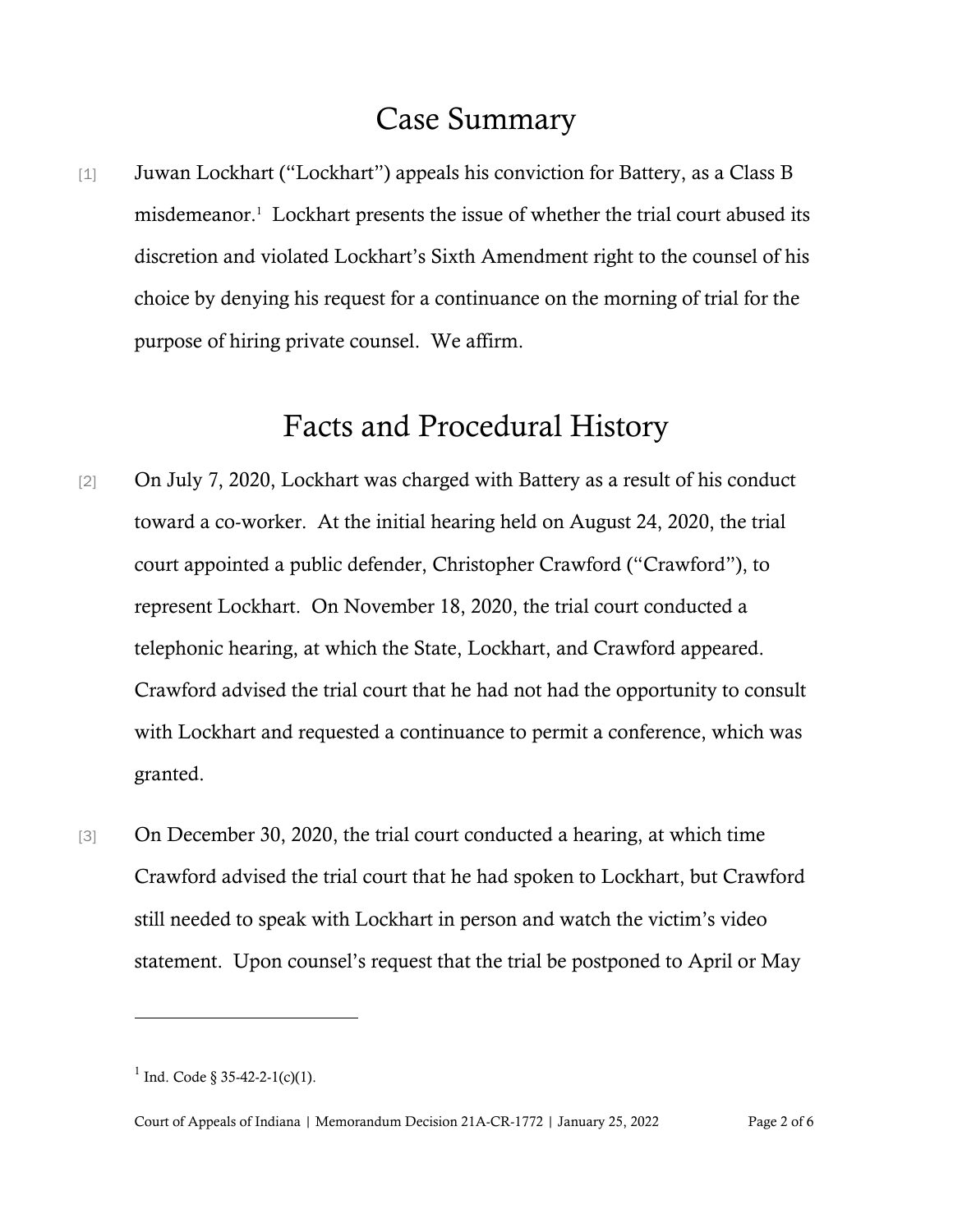of 2021, the trial court set a trial date of May 4, 2021. On the eve of trial, but after the court had closed for the day, Lockhart's mother, Felicia Locke ("Locke"), filed on Lockhart's behalf a limited appearance and a motion for a continuance.

- [4] When the parties convened for the bench trial the next morning, Locke asserted that Crawford was not adequately prepared for trial and advised the trial court that attorney Scott Devries ("Devries") had agreed to represent Lockhart. However, Devries was reportedly hospitalized at that time, prompting the request for a continuance. The State had five witnesses ready to testify and opposed a continuance. Crawford advised the trial court that he had met with Lockhart and a private investigator and had reviewed the discovery materials, with one exception. That is, during the prior week, the State had disclosed some evidence in support of its motion to proffer Indiana Trial Rule 404(b) evidence, which counsel had not yet reviewed. Defense counsel was afforded the opportunity to review the late-disclosed evidence and the trial court ultimately excluded that evidence. Lockhart's motion for a continuance was denied.
- [5] On May 5, 2021, at the conclusion of a bench trial, Lockhart was found guilty as charged. He was sentenced to 180 days imprisonment, all suspended, with one year of probation. Lockhart now appeals.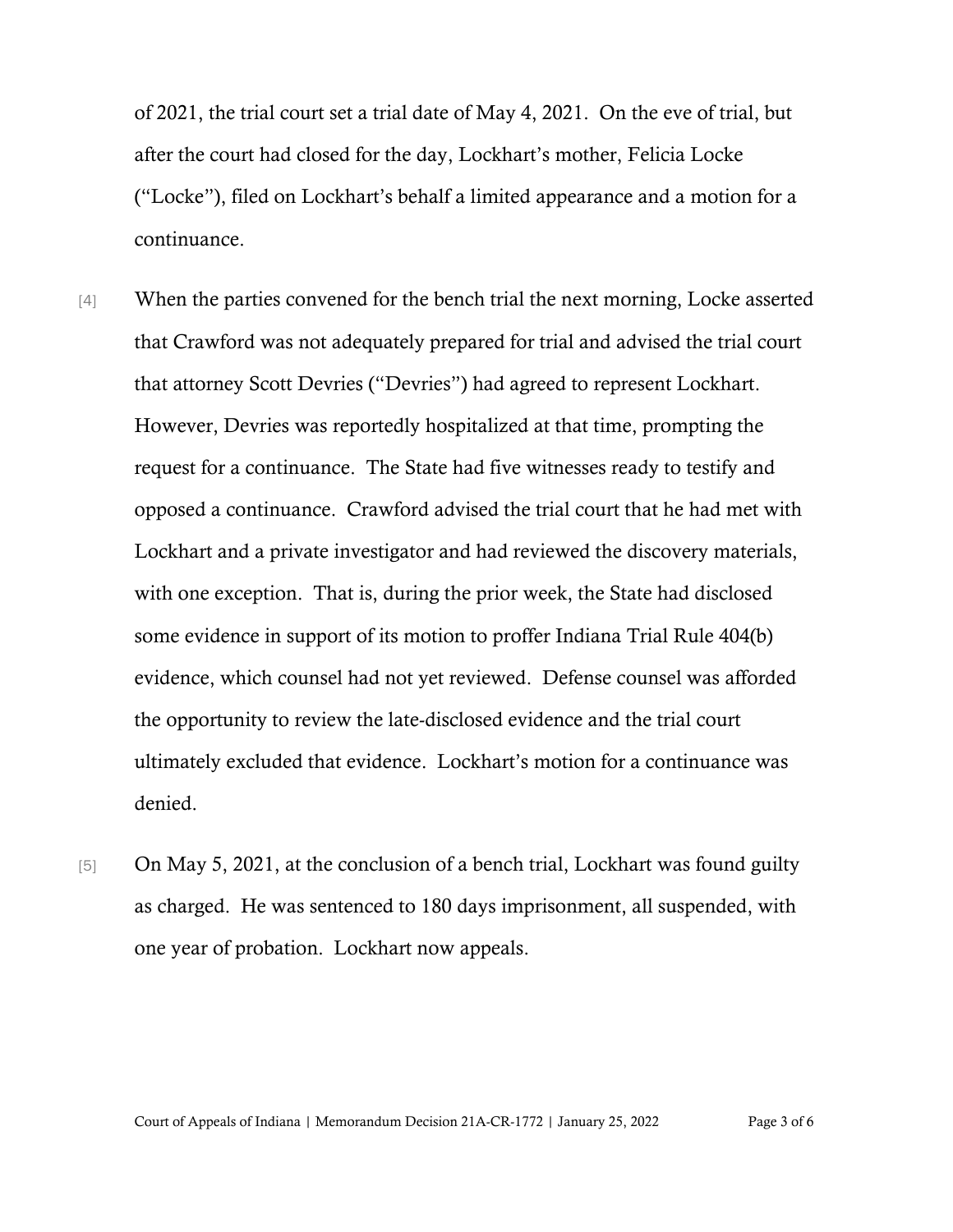## Discussion and Decision

[6] In *Washington v. State*, 902 N.E.2d 280, 285-86 (Ind. Ct. App. 2009), we observed that "continuances are not favored and as a general rule should be granted only when the continuance is necessary in the furtherance of justice on the showing of good cause." We reiterated that the standard of review applicable to a motion for a continuance made on the day of trial is that of abuse of discretion:

> It is well-established that the determination of whether to grant a defendant's request for a continuance for the purpose of hiring private counsel immediately before trial is a matter within the sound discretion of the trial court. *Gilliam v. State*, 650 N.E.2d 45, 50 (Ind. Ct. App. 1995), *trans. denied*. The decision of the trial court will be reversed only for an abuse of that discretion. *Stafford v. State*, 890 N.E.2d 744, 750 (Ind. Ct. App. 2008). An abuse of discretion occurs only where the decision is clearly against the logic and effect of the facts and circumstances. *Id.*  We will not conclude that the trial court abused its discretion unless the defendant can demonstrate prejudice as a result of the trial court's denial of the motion for a continuance. *Id*. "'Motions for continuance to hire a new lawyer made on the morning of trial are particularly disfavored because granting them causes substantial loss of time for jurors, witnesses, lawyers, and the court.'" *Gilliam*, 650 N.E.2d at 51 (quoting *Roberts v. State*, 500 N.E.2d 197, 199 (Ind. 1986).

*Washington*, 902 N.E.2d at 286.

Court of Appeals of Indiana | Memorandum Decision 21A-CR-1772 | January 25, 2022 Page 4 of 6 [7] Here, the trial court first learned of Lockhart's desire to retain private counsel on the day of trial. Although Locke indicated that she had obtained consent from Devries to represent Lockhart, Devries had not filed an appearance or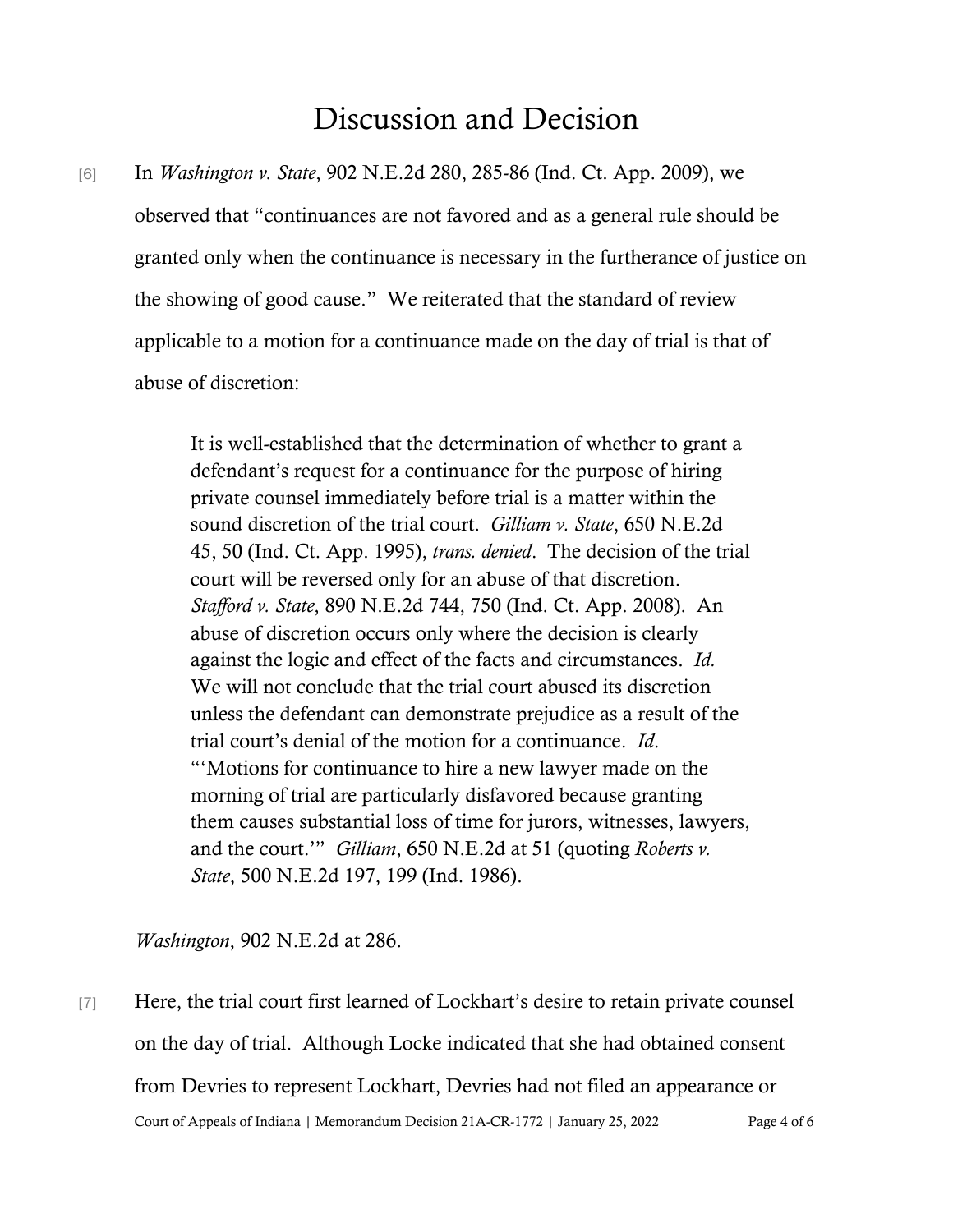personally contacted the court. No written agreement of representation was produced. The State was prepared to proceed, with all of its witnesses ready to testify. Lockhart's appointed counsel advised the trial court that he was likewise prepared to proceed once he was afforded an opportunity to review late-tendered discovery and successfully move to exclude certain related evidence. Given these facts and circumstances, we are not persuaded that the trial court abused its discretion.

- [8] Lockhart also contends that the trial court's denial of his motion for a continuance to retain private counsel denied him his Sixth Amendment right to counsel of his choice. The Sixth Amendment to the United States Constitution, applied to the States through the Fourteenth Amendment, guarantees that the accused, in a criminal prosecution, shall "have the Assistance of Counsel for his defence." U.S. Const. amend. VI. A corollary of the right to counsel is the right to choose counsel when a defendant is financially able to do so. *Lewis v. State*, 730 N.E.2d 686, 688-89 (Ind. 2000). Such a right to counsel of choice "has been described as an 'essential component' of the Sixth Amendment right to counsel[.]" *Barham v. State*, 641 N.E.2d 79, 82 (Ind. Ct. App. 1994). A denial of this right is reviewed to determine if the trial court acted unreasonably and arbitrarily. *Id.* However, this right is not absolute and the right must be exercised at the appropriate stage of the proceeding. *Lewis*, 730 N.E.2d at 689.
- Court of Appeals of Indiana | Memorandum Decision 21A-CR-1772 | January 25, 2022 Page 5 of 6 [9] Here, the trial court did not deny an attempted appearance by Lockhart's desired private counsel, Devries. Indeed, Devries had not entered an appearance or otherwise contacted the court. Rather, the trial court denied